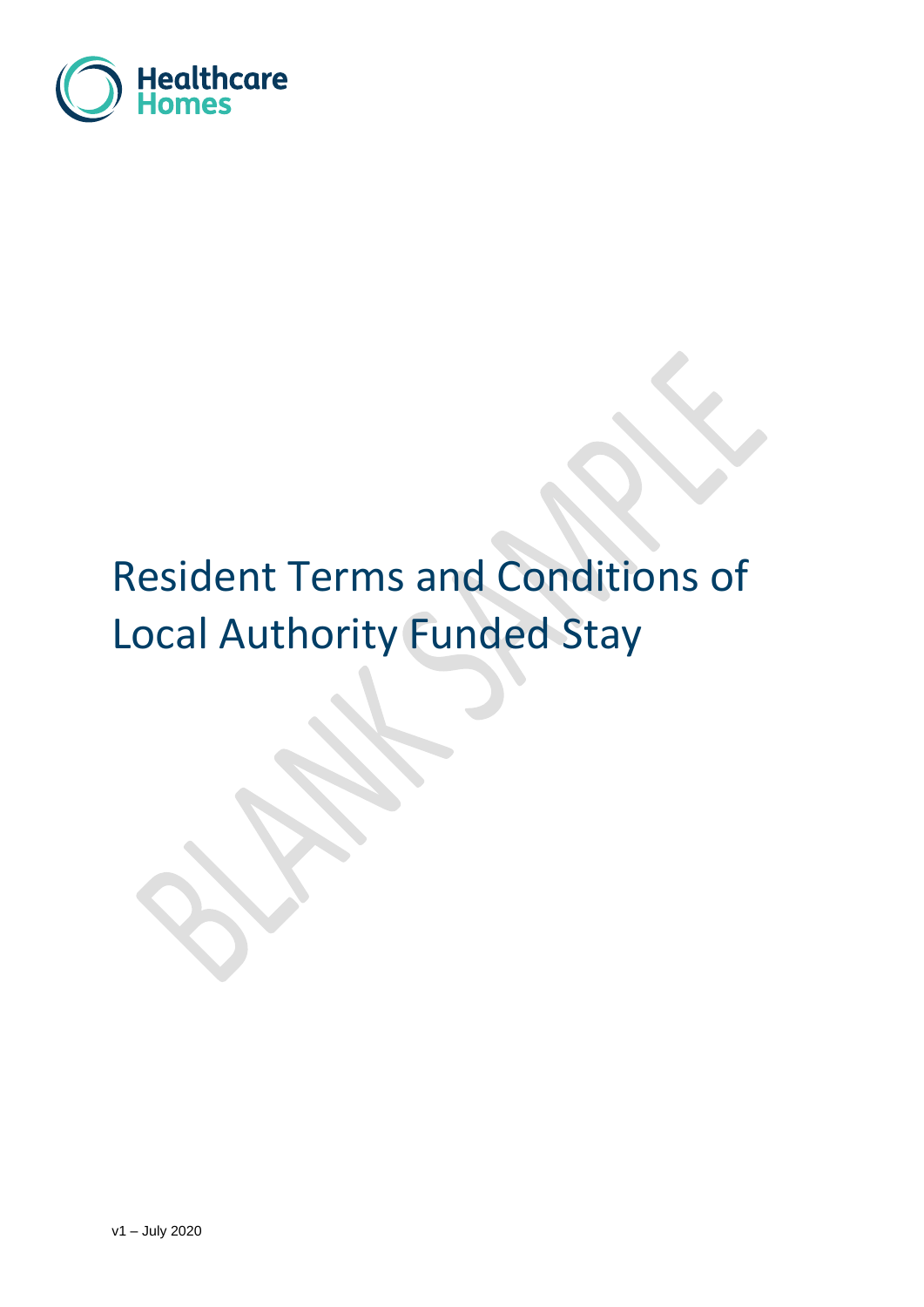

This agreement is made between:

- 1. Healthcare Homes (LSC) Limited (Company Number 06990425) whose registered office is at The Beeches, Apex 12, Old Ipswich Road, Colchester, Essex, CO7 7QR. (Referred to as **'we', 'the Company'** or **'us'**) and
- 2. The Resident or the Resident's Attorney or the Resident's Deputy (referred to as '**you**' or '**the Resident**')

### **1. Introduction and a Summary of the Key Contractual Terms**

- 1.1. This agreement sets out our requirements and expectations when you enter one of our care homes with the assistance of Local Authority Funding.
- 1.2. In general terms matters such as finances, arrangement for the payment of any contributions the Local Authority has assessed that you are required to make towards your placement, what is to be provided by us for the payments we receive, changes in your needs, increases to our fees, rights to end your residency with us and the effects of your residency ending are dealt with frequently in the contract between us and the Local Authority. The specific content of our contracts with local authorities vary substantially, and are changed quite frequently. Most local authority contracts are tens of pages long, and are sometimes substantially over one hundred pages. If there is any conflict between this agreement and our contract with your Local Authority, the latter shall prevail.
- 1.3. There remain important points that need to be agreed between you and us, and that is the purpose of this agreement. It also contains some guidance about funding and changes in funding and various 'Home' rules.
- 1.4. The key contractual terms are, in summary;
	- 1.4.1. we prefer to hold monies on account for any additional goods or services you may want and which we arrange (e.g. hairdressing, newspapers), but in any event additional costs ought to be paid for within the latter of 7 days of your receipt of our invoice or any later payment date stipulated in the invoice;
	- 1.4.2. you should insure anything you bring into the home with you, including any furniture;
	- 1.4.3. this agreement terminates at the same time as your placement by the Local Authority ceases and you should leave the Home immediately, but until you do, you will be responsible for paying us at our private rate, details of which will be supplied to you immediately;
	- 1.4.4. if you want to terminate your residence you should let the Local Authority and us know in writing;
	- 1.4.5. we can only terminate your residency in certain specified circumstances, such as we can no longer meet your needs, your Local Authority withdraws funding, or if your behaviour or actions are such that they are detrimental to your own safety or welfare and/or that of other residents at the Home or our staff. Our preference is always to attempt to resolve any issues by discussion and engagement between you, us and the Local Authority;
	- 1.4.6. if withdrawal of Local Authority Funding is because of your or your family's fault we may look to you to pay any care fee shortfall we suffer as a result;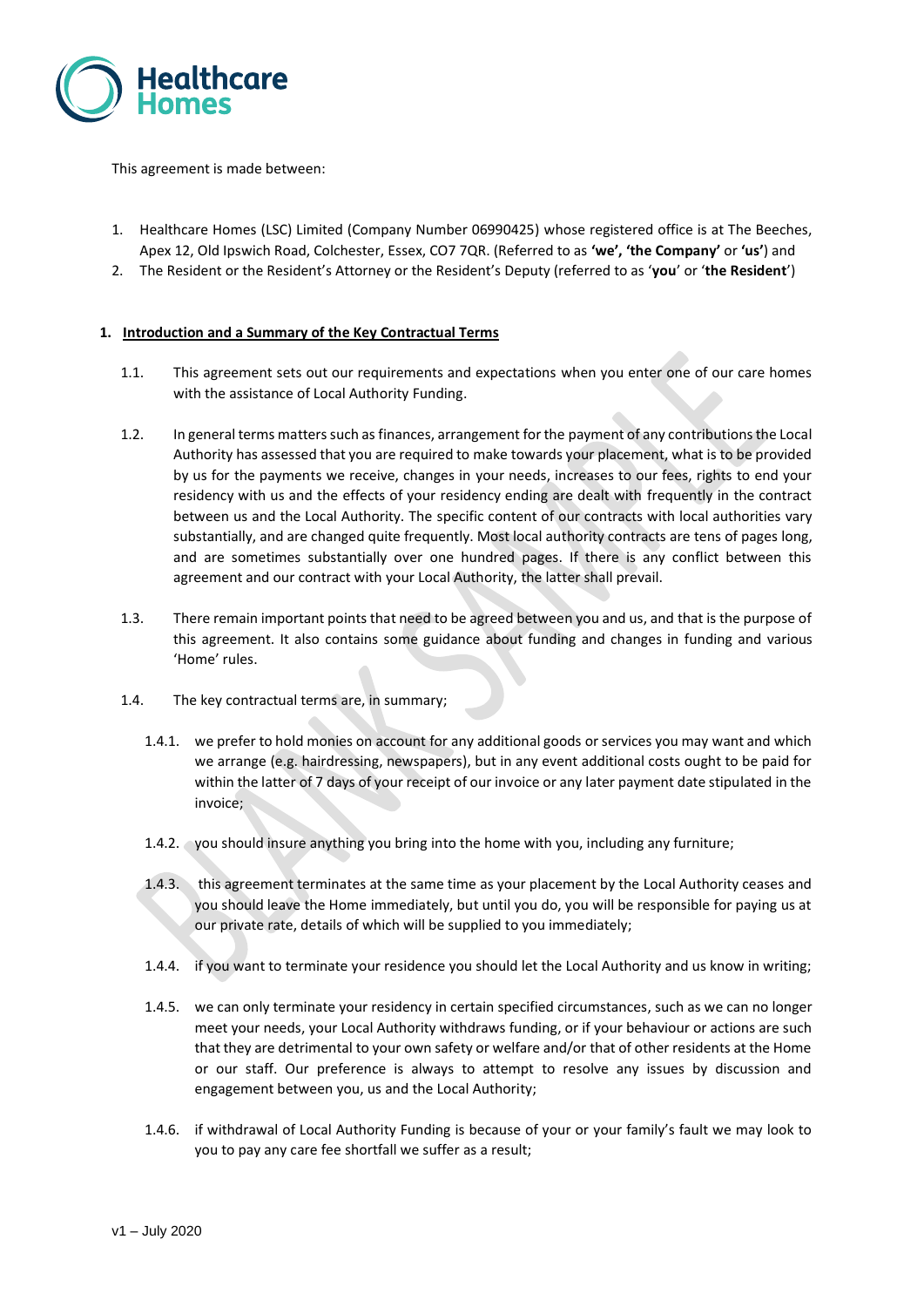

- 1.4.7. if your belongings are not removed within 10 days of the termination date, we may charge you reasonable removal and storage costs, and eventually will dispose of your belongings;
- 1.4.8. your estate may be charged 3 days post death fees, calculated from the day after your death, and may also be charged if your belongings are not removed from your room, subject to a maximum total of 10 days post death fees.
- 1.5. If there is any conflict between the summary at clause 1.4 and any of the terms in the rest of this agreement, the rest of this agreement shall prevail and (to confirm), if there is conflict between any of the terms in our contract with your Local Authority and those in this agreement, those in the Local Authority contract shall prevail.

### **2. Funding Arrangements**

- 2.1. If a Local Authority assesses that you are eligible for Local Authority Funding, the Local Authority is responsible for locating a placement suitable to meet your care needs and for funding that placement, subject to any contribution that the Local Authority calculates and requires that you contribute towards your care having regards to your personal finances. This is normally referred to as a 'client contribution' and may vary over time and eventually cease.
- 2.2. The Local Authority may determine that other care home establishments are suitable to meet your care requirements. If the alternate care home(s) the Local Authority identifies are of a lower cost to the rate charged by us, the Local Authority may refuse to fund all of our required rate. The Local Authority may also refuse to fund all of our required rate if you wish to select a better standard room in the care home than the standard of room for which the Local Authority is prepared to pay.
- 2.3. If the rate that the Local Authority agrees to pay for your placement is lower than our required rate, you should expect us to require a 'Lifestyle Choice Top-Up' fee to be paid by you or a third party (identified by you, but who is normally a family member) in order to address the shortfall between the rate to be paid by the Local Authority and our required rate for the room. This would be subject to a separate Lifestyle Choice Top-Up agreement. Termination by any such third party of any such 'Lifestyle Choice Top-Up' agreement or its breach will entitle us to serve on you written notice of termination (see clause 5.3.1).
- 2.4. There are very limited circumstances where a prospective resident offered Local Authority Funding can pay for their own Lifestyle Choice Top-Up, and it is therefore likely any Lifestyle Choice Top-Up agreement would be with a third party.
- 2.5. Although the Guidance to the Care Act 2014 states that a Local Authority ought itself collect client contributions and Lifestyle Choice Top-Up payments, some require us to collect such payments on their behalf.

### **3. Changes to Funding Arrangements**

3.1. If your placement at the Home is wholly or partly funded by a Local Authority, you are responsible for letting us know, as soon as you become aware, about any changes or likely changes to your financial status that would mean the Local Authority may withdraw their funding. This will enable us to begin to plan with you arrangements for your continued residence at the care home if you wish to remain as a private funder.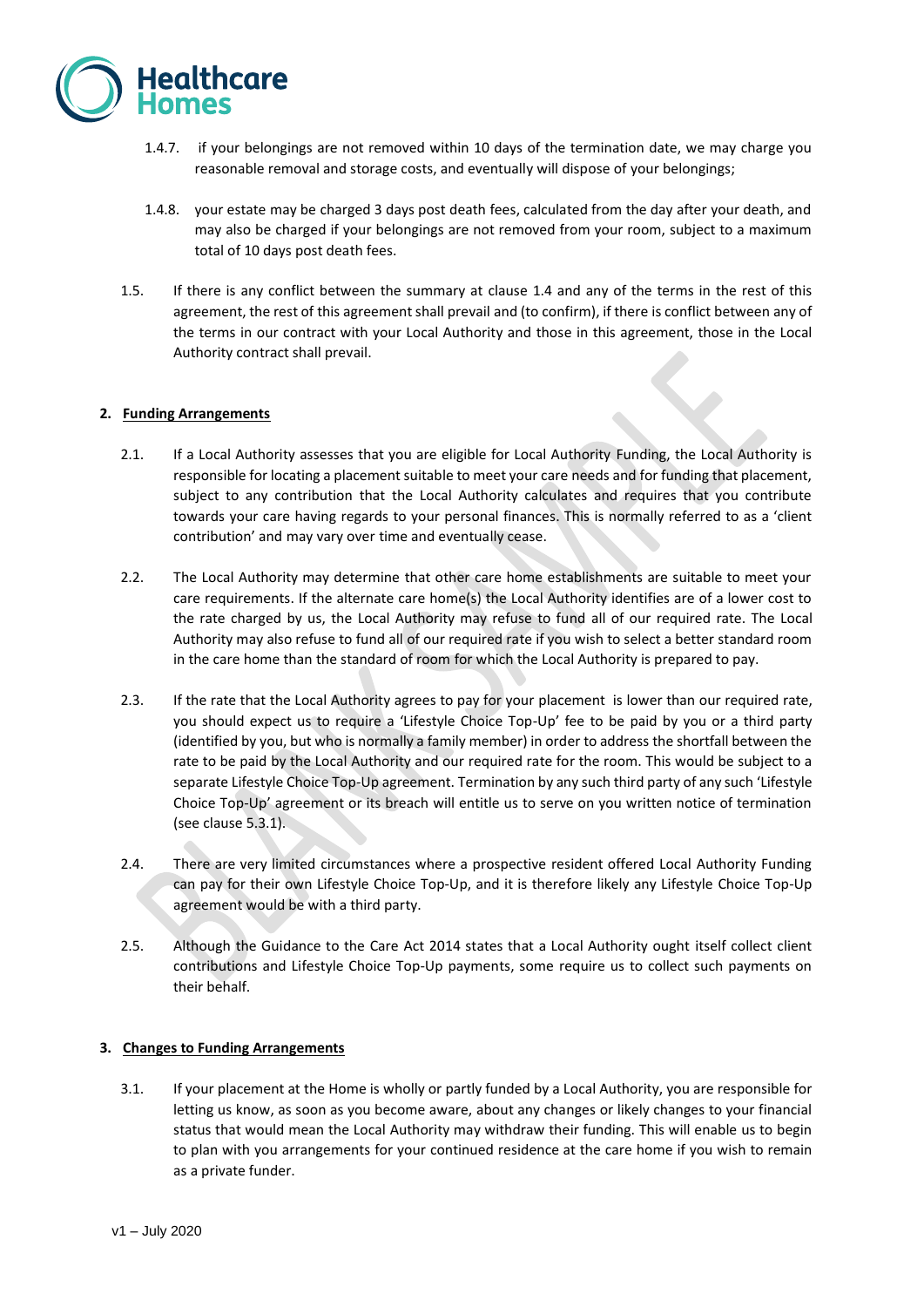

- 3.2. If the Local Authority withdraws funding and you wish to remain in the Home, you will do so subject to the Terms and Conditions set out in our Resident Contract of Admission prevailing at the time that your Local Authority funding ceases. These Terms and Conditions are available on our website (www.healthcarehomes.co.uk) or in hard copy from the Home Manager. We would notify you immediately in writing of the weekly rate payable for the room you might occupy. If there is any dispute about the terms of your continued residency at the Home which remains unresolved twenty eight (28) days after the date of cessation of such funding, we shall be entitled to serve written termination notice on you in accordance with clause 5.3.1 and you will be required to make arrangements for alternative accommodation and leave the Home. You will be liable at the rate chargeable to private self-funding residents for the type of room you occupy and your assessed care needs from the date the Local Authority ceases to fund your care until the date you leave the Home.
- 3.3. Sometimes a Local Authority funding a resident's care withdraws funding on the basis that a resident or their family has been un-cooperative or misleading in relation to assets and income which are or ought to be available and which are such as to disentitle the resident from having Local Authority funding. Such withdrawal of funding shall entitle us to serve on you written notice of termination (see clause 5.3.1). In this and any other circumstances where the Local Authority reclaims payments made to us, the Resident would be responsible for re-paying to us in full an amount equal to the amount we are required to refund to the Local Authority. Any such payment ought to be made to us and received as cleared funds within 28 days of us requesting payment.
- 3.4. Failure to make payment to us of any monies owing to us under this clause 3 within 28 days of payment falling due will entitle us to charge interest on the overdue amount from the date of payment being due until the date of actual payment at a rate of 3% above the base lending rate of NatWest Bank, such interest to accrue daily. You must pay us interest together with any overdue amount along with all reasonable legal fees, costs and expenses incurred in recovering such overdue amount.
- 3.5. If the Local Authority ceases to fund your care because you have been assessed by the NHS as eligible for Continuing Healthcare (CHC) funding, the NHS, currently via Clinical Commissioning Groups ('CCG'), is responsible for locating a placement suitable to meet your nursing/care needs and for funding that placement. The CCG may determine that other care home establishments are able to meet your nursing/care requirements. If the alternate care home(s) the CCG has identified are prepared to have you stay at a lower cost than we require, then the CCG may refuse to fund the rate required by us and may require that you move to an alternate home. In such event we shall be entitled to serve written termination notice on you in accordance with clause 5.3.1 and you will be required to make arrangements for alternative accommodation and leave the Home.
- 3.6. If the rate the CCG is prepared to pay us for your care is lower than the rate we require, then it is highly likely you will have to leave the Home if you do not pay our full rate on a private paying basis. In that event you will be subject to the Terms and Conditions set out in our Resident Contract of Admission prevailing at that time. These Terms and Conditions are available on our website (www.healthcarecarehomes.co.uk) or in hard copy from the Home Manager. We would notify you immediately in writing of the rate payable for the room. If you remain at the Home and there is any dispute about the terms of your continued residency remaining unresolved twenty eight (28) days after the date of cessation of such funding, we shall be entitled to serve written termination notice on you in accordance with clause 5.3.1 and you will be required to make arrangements for alternative accommodation and leave the Home. You will be liable at the rate chargeable to private self-funding residents for the type of room you occupy and your assessed care needs from the date the Local Authority ceases to fund your care until the date you leave the Home.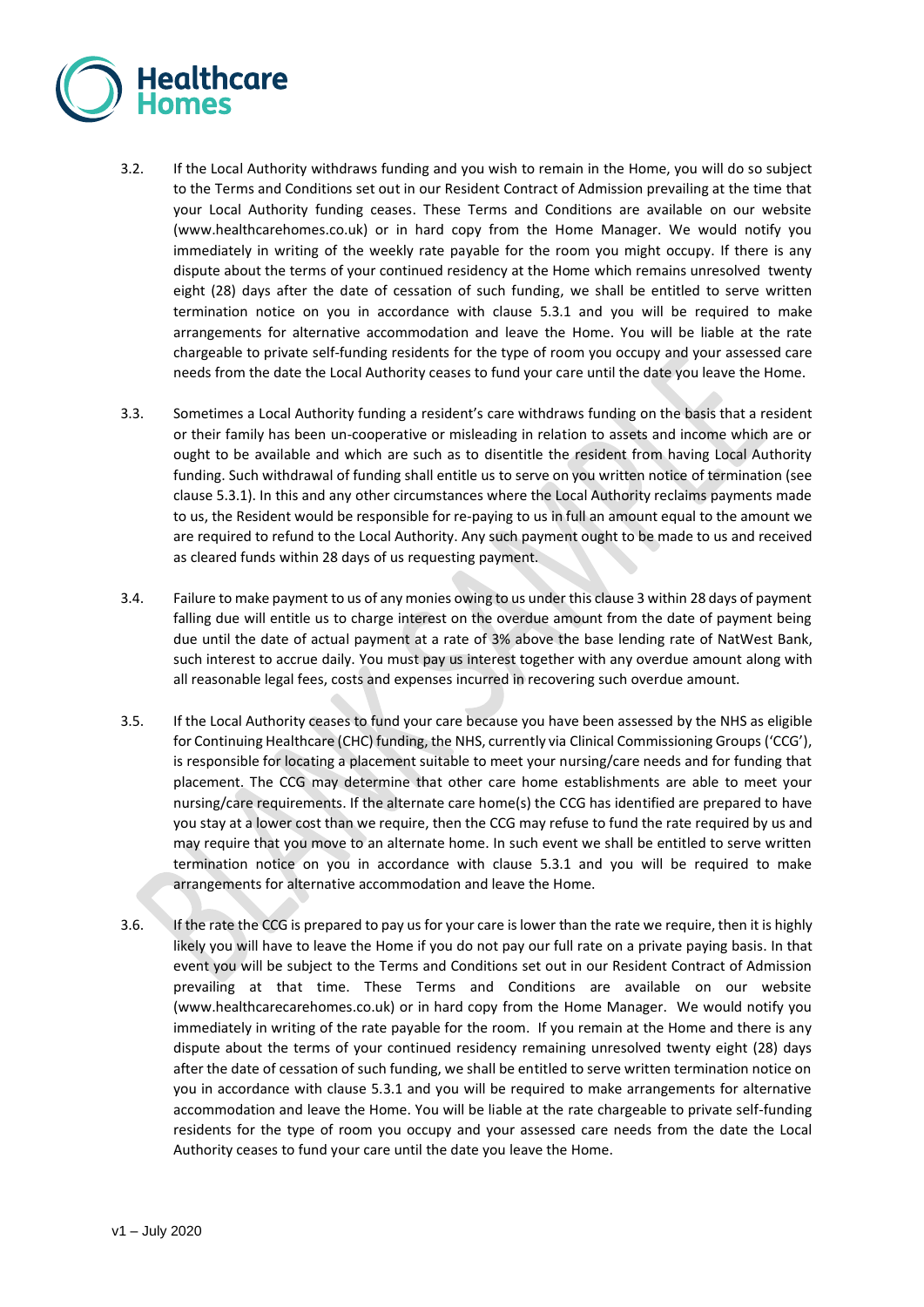

3.7. Current regulations suggest that in general you or anyone else paying the difference between the rate the CCG offers us and the private rate we normally require would be unlawful. It may however be permissible for you or someone else to agree to pay the difference between the rate the CCG are prepared to pay for a standard room and our higher rate for (if available) a higher quality, non-standard room you may wish to occupy. The Home may also have facilities and care and other services which are above and beyond those the CCG have contracted us to supply for you. We refer to such nonstandard room and additional services or facilities as 'CHC Lifestyle Choice Items' and our charges for them as 'CHC Lifestyle Choice Top-Up Fees', and if you wished to be supplied with any CHC Lifestyle Choice Items, we would need to specify those and the fees for them in a separate contract to be entered into with you or anyone else who might be prepared to pay for CHC Lifestyle Choice Items .

#### **4. What your fees paid by your Local Authority do and do not include:**

- 4.1. Generally, the funding provided by your Local Authority will include our providing you with care and nursing (if applicable) or support services in accordance with your assessed needs, along with:
	- 4.1.1. your right to use the room allocated to you;
	- 4.1.2. where possible the room allocated upon admission into the Home will remain your room, but we reserve the right to relocate you from time to time to an alternative room should this become necessary;
	- 4.1.3. such food and drink as is normally required by a resident, including breakfast, lunch and supper with a reasonable choice of menus (including special diets), along with the reasonable provision of snacks throughout the day;
	- 4.1.4. heating and lighting;
	- 4.1.5. cleaning of rooms;
	- 4.1.6. periodic decorating of you room;
	- 4.1.7. the provision of appropriately trained staff on a 24-hour basis;
	- 4.1.8. laundering of bed linen and personal items not requiring dry cleaning or specialist washing.
- 4.2. The Local Authority Funding does not cover the following additional expenses and costs:
	- 4.2.1. newspapers and periodicals, hairdressing, toiletries, dry cleaning, chiropody, treatment by dentists or opticians, or the purchase of clothing and personal effects;
	- 4.2.2. escorting you for any external events, activities, scheduled appointments or emergency attendances. We are not obliged to provide such an escort, but if we do, we will charge a reasonable escort duty fee at an hourly rate which will reflect the level of experience and qualification of the person(s) providing the escort. Except in urgent cases we shall notify you of the identity of the escort(s) and their hourly rate beforehand.
	- 4.2.3. any damage that you or a visitor of yours causes to the Home (including to our equipment and your room) over and above that which would be expected to be caused by usual wear and tear, the cost of which you will reimburse us.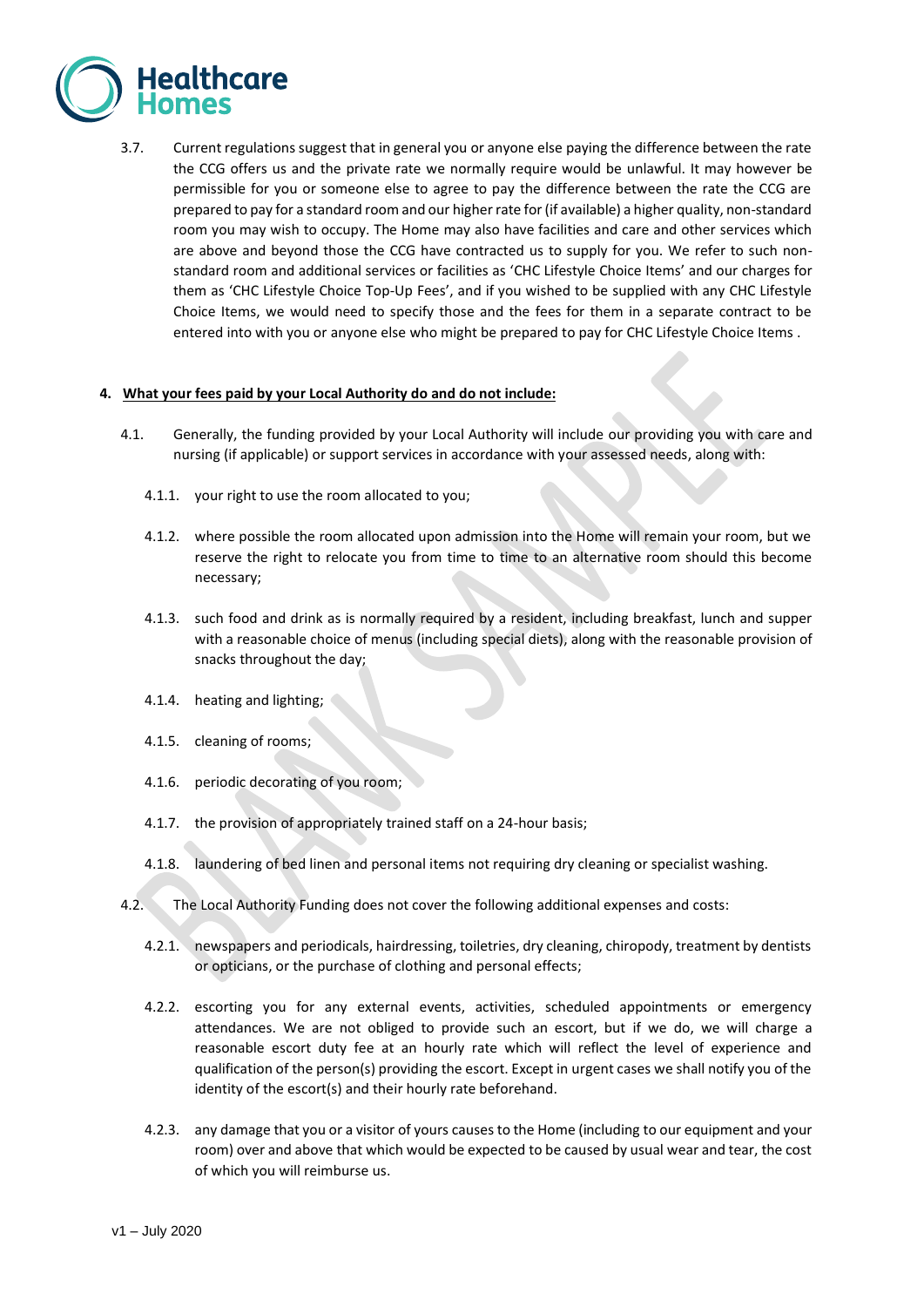

- 4.3. We shall invoice you regularly for any such additional costs and fees, which shall be paid by you within the latter of seven (7) days of your receipt of our invoice or any later payment date stipulated in the invoice. We may ask you to provide us a reasonable amount on account of such additional costs and fees, and in that event you ought to comply with such a request within seven (7) days of our making it, failing which we reserve the right to cease providing or arranging for the provision of such goods or services.
- 4.4. There will be kept at the Home a record of the preceding twelve (12) months additional costs and fees (including where received by us, invoices for goods or services provided by third party suppliers) and upon request there will be made available by the Home a statement of any monies which we have received on account and their application.

## **5. Termination of this Agreement**

- 5.1. This agreement shall terminate automatically on the same date as your placement by the Local Authority ceases (except for those terms which are intended to be of continuing effect after termination).
- 5.2. If you wish to leave permanently and end your residency at the Home you should inform the Local Authority and the home manager of the Home in writing.
- 5.3. We may write to you to end this agreement by providing you with not less than twenty eight (28) days prior notice:
	- 5.3.1. in any of the circumstances set out in clauses 2.3, 3.2, 3.5 and 3.6; or
	- 5.3.2. having consulted with you, the Local Authority and those at an appropriate external health care agency (for example a community nurse, GP or social worker), if in our reasonable opinion we are unable to provide the degree of care and or nursing to meet your assessed needs.
- 5.4. We may write to the Local Authority to request that it arranges for you to leave the Home as soon as is possible if there are circumstances or behaviour which, despite any possible consultation or management efforts are, in our reasonable opinion, seriously detrimental to your own safety or welfare, and/or that of other residents, visitors to the Home or our staff; and in such circumstances we shall have the right to write to you to end this agreement by providing you with not less than twenty eight (28) days prior notice, or in cases of extreme risk to your own safety or welfare, and/or that of other residents, visitors to the Home or our staff, of such notice period of less than twenty eight (28) days as we may agree with the Local Authority.
- 5.5. We shall endeavour to engage with you before and during any termination process.
- 5.6. You may appeal any decision by us to issue a termination notice to the Regional Director responsible for the Home (whose details will be available from the Home) within seven (7) days of your receiving the termination notice.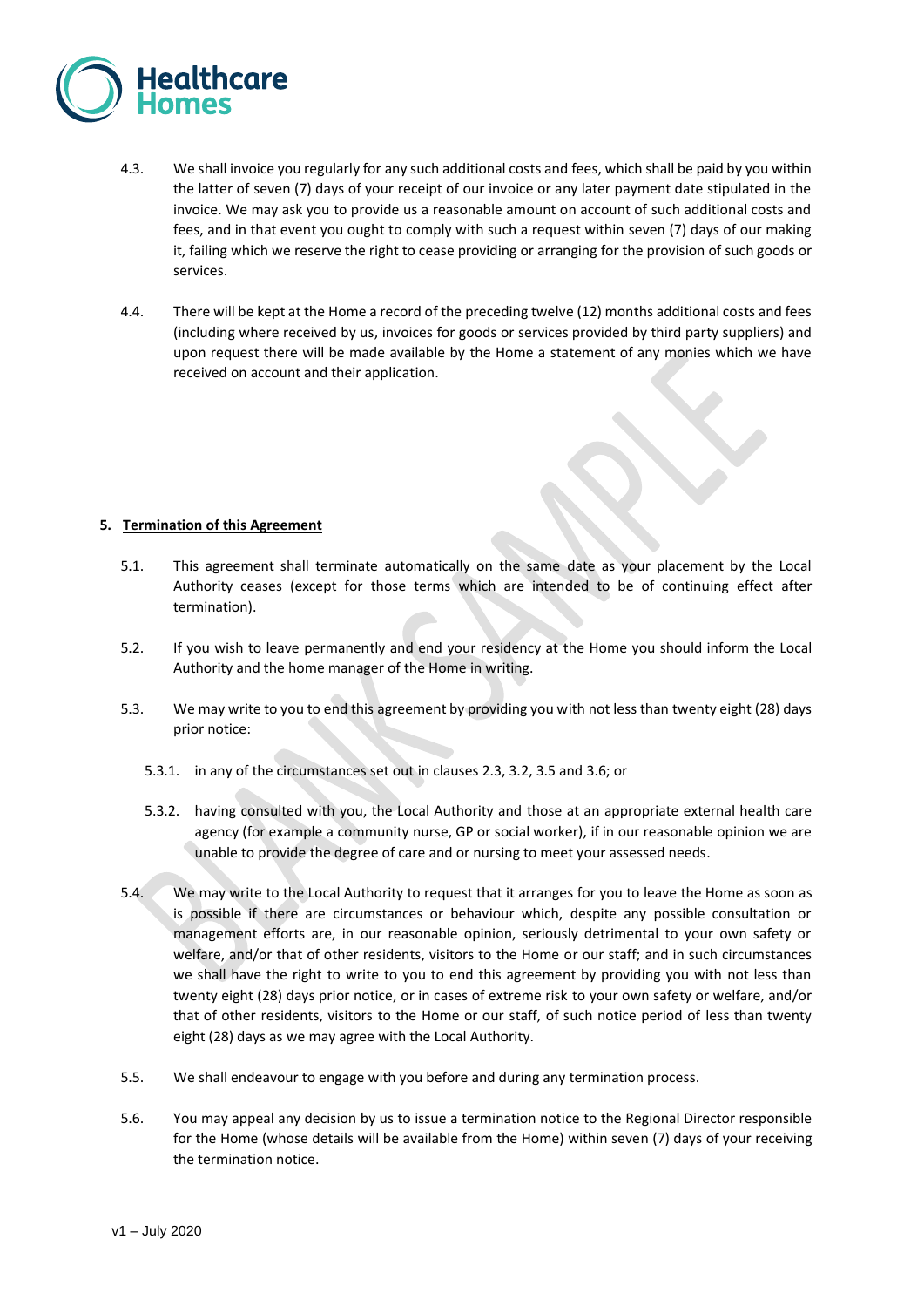

- 5.7. We confirm that any termination notice we may give you will not be inconsistent with the termination provisions in our contract with your Local Authority.
- 5.8. On the termination date your licence to occupy your room ceases, all amounts lawfully due to the Company which have not yet been paid must be paid, and you shall leave the Home taking with you all your belongings and any furniture you brought with you.

# **6. Other Effects of Termination - Charges if your Room is not Cleared - and Sale and Disposal of your Belongings and any Furniture**

- 6.1. Clause 6.2 deals with charges that may be payable after your death. This clause 6.1 sets out that in all other circumstances under which this agreement terminates, if within three (3) days of such termination your room is not cleared of all of your possessions and you have not removed all your belongings and any furniture from the Home, we reserve the right to charge an additional fee equal to the daily rate the Local Authority would pay us for your room up to a maximum of ten (10) days from date of termination.
- 6.2. In the event of your death, if the room is not cleared of all of your belongings and any furniture within three (3) days after the day of your death we reserve the right to charge an additional fee equal to the daily rate the Local Authority would pay us for your room for a further seven (7) days. Those representing your estate may ask us to extend such period, and provided there is no new occupancy of the room and satisfactory arrangements are reached for the payment of continuing daily fees, we shall not object to such a request.
- 6.3. If by the end of the periods set out in clause 6.1 or 6.2 all of your belongings and any furniture are not removed from the room, we reserve the right to remove and, where possible, store them at the Home. If it is not possible to store all or some of them at the Home, we may have to store them elsewhere. We shall have the right to charge our reasonable costs of removal and storage, with removal and storage costs calculated at the rate of a reputable storage company. Thereafter we shall have the right to give you or those representing your estate not less than fourteen (14) days written notice before we dispose or sell them. If any of them are of significant money value, we shall try and sell them at a reasonable price. If there is a sale, after deducting our reasonable costs and expenses incurred in such sale, we shall within twenty eight (28) days of sale account to you or your estate for any net sales proceeds.

# **7. Insurance and valuables**

7.1. You are responsible for insuring to full replacement value all personal furniture and belongings brought in to the Home. The Home shall not be responsible in any way unless the Home has been negligent, fraudulent or breached this Agreement in respect of your belongings. The Resident must not keep large sums of cash or valuable items in his/ her room and, if the Resident does so, it will be at the Resident's risk and the Company shall have no liability for loss of any such cash or valuables. Sums may be deposited in the Home's safe subject to a maximum (as permitted by our existing insurance policy) of £100.

### **8. Our Right to alter this agreement**

8.1. The Company shall have the right to vary the terms of this Agreement from time to time, including to ensure the Company is able to deliver safe, effective and efficient care services in line with assessed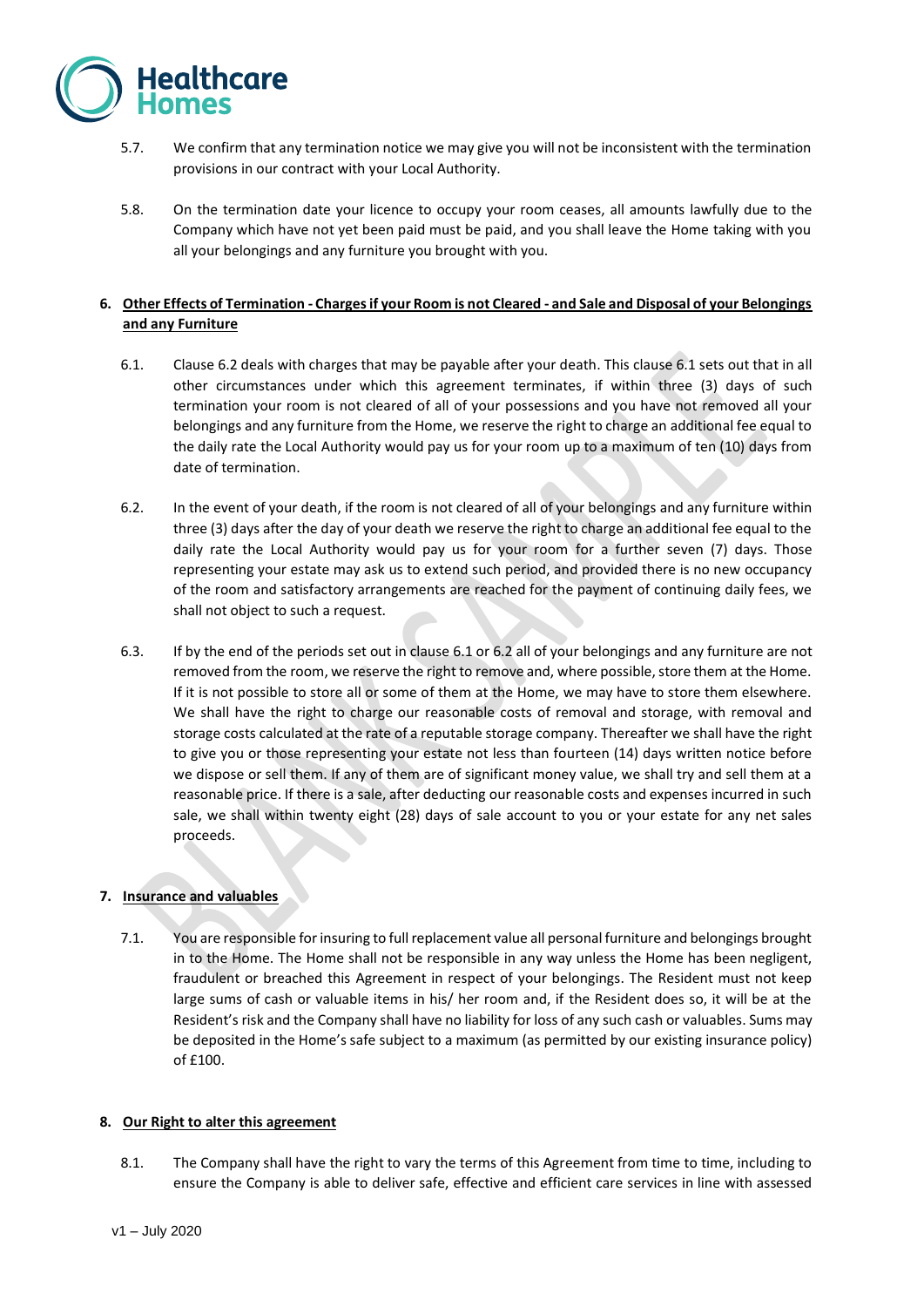

needs, or to adapt to new or changed legislation or regulatory rules. Variations will be notified in writing at least twenty eight (28) days in advance and will take effect from the date stated in the notice.

## **9. Liability**

- 9.1. Nothing in these Terms and Conditions shall exclude or limit liability for death or personal injury resulting from the negligence of the Company, or its employees or agents or breach of statutory duties relating to providing you with goods, products or services or any fraud or fraudulent misrepresentation.
- 9.2. The Company shall not be liable for any loss or damage that is not foreseeable. Loss or damage is 'foreseeable' if it is an obvious consequence of our breach or it is being contemplated by you and us at the time this Agreement was entered in to.
- 9.3. Our total liability to you in respect of any loss of or damage to your belongings shall be limited to £2,500 for any one incident.

### **10. Data Protection**

10.1. We will only use your personal information in accordance with the laws that are in force in England, the full details are as set out in our Privacy Policy. You can find our Privacy Policy on our website: [www.healthcarehomes.co.uk/privacy-notice/](http://www.healthcarehomes.co.uk/privacy-notice/) or it will be supplied to you if you ask the home manager at the Home.

### **11. Visitors policy**

11.1. If we have reasonable grounds to suppose that a visitor is an immediate, significant risk to the welfare of any resident, other visitor or member of staff, we have the right to require them to leave the Home immediately. In instances of lesser risk, we shall endeavour to discuss with the visitor and the resident they are visiting our views of their conduct and any conditions for further visits. If we believe the visitor poses a significant risk to any resident, visitor or staff, we may inform them that they are not permitted to attend the Home for such period as is reasonable. They or the resident whom they wish to visit can ask that the home manager of the Home review the decision to prevent attendance at the home or any conditions imposed on any future visits and if dissatisfied with such review, may appeal it to the Regional Director responsible for the Home, whose details are available from the Home.

### **12. Complaints**

12.1. If you have a query or complaint, we will be pleased to help. Our complaints procedure is to be found on our website: www.healthcarehomes.co.uk or it will be supplied to you if you ask the home manager at the Home. It also sets out how you can refer your complaint to the Care Quality Commission or contact the Local Government Ombudsman. You can also report any complaint about abuse or alleged abuse to us and/or the Local Authority safeguarding team. Independent of your complaints rights you have legal rights in relation to our providing our services with reasonable skill and care and complying with our obligations under this agreement. Advice about your legal rights can be obtained from the Citizens Advice Bureau or Trading Standards.